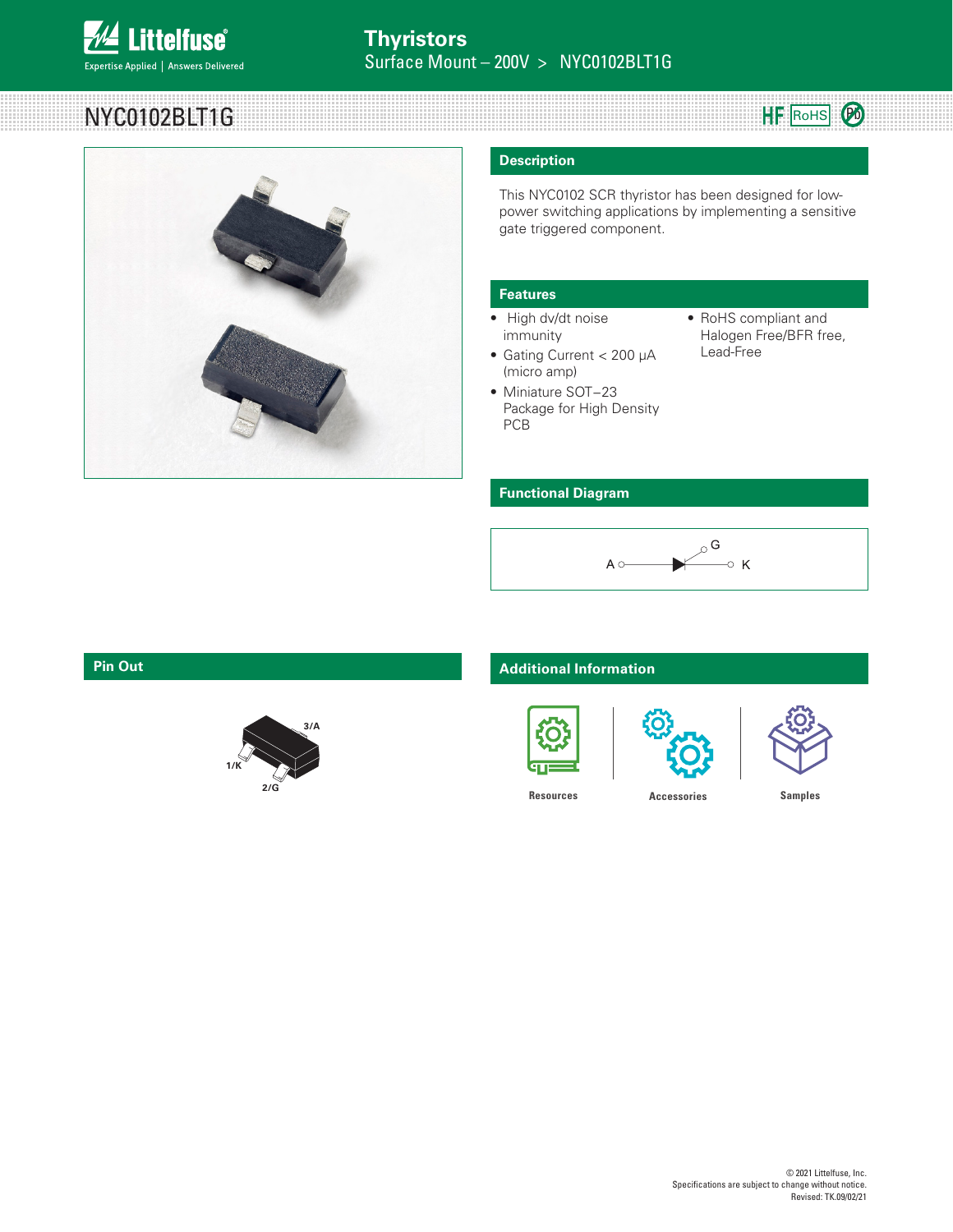| Rating                                                                                                                             | <b>Symbol</b>                       | <b>Value</b>    | <b>Unit</b>        |
|------------------------------------------------------------------------------------------------------------------------------------|-------------------------------------|-----------------|--------------------|
| Peak Repetitive Off-State Voltage (Note 1)<br>$(R_{GK} = I_K, T_J - 40 \text{ to } +110^{\circ}\text{C}$ , Sine Wave, 50 to 60 Hz) | $V_{\text{prm}}$ & $V_{\text{prm}}$ | 200             | V                  |
| On-State RMS Current (All Conduction Angles; T <sub>c</sub> = 80°C)                                                                | <sup>1</sup> T (RMS)                | 0.25            | А                  |
| Peak Non-Repetitive Surge Current<br>(1/2 Cycle Sine Wave, 60 Hz, $T_a = 25^{\circ}$ C)                                            | <sup>1</sup> TSM                    | 7.0             | $\overline{A}$     |
| Circuit Fusing Consideration ( $t = 8.3$ ms)                                                                                       | $ ^{2}$ t                           | 0.2             | A <sup>2</sup> sec |
| Forward Peak Gate Power (Pulse Width $\leq 1.0$ sec, $T_a = 25^{\circ}$ C)                                                         | $P_{GM}$                            | 0.1             | W                  |
| Forward Average Gate Power ( $t = 8.3$ ms, $T_a = 25^{\circ}$ C)                                                                   | $P_{GM (AV)}$                       | 0.02            | W                  |
| Forward Peak Gate Current (Pulse Width $\leq 20$ s, T <sub>n</sub> = 25°C)                                                         | <sup>1</sup> FGM                    | 0.5             | $\overline{A}$     |
| Reverse Peak Gate Voltage (Pulse Width $\leq 1.0$ s, $T_a = 25^{\circ}$ C)                                                         | V <sub>RCM</sub>                    | 8.0             | V                  |
| Operating Junction Temperature Range @ Rated V <sub>BBM</sub> and V <sub>DBM</sub>                                                 | Τ,                                  | $-40$ to $+125$ | $^{\circ}$ C       |
| Storage Temperature Range                                                                                                          | $\mathsf{T}_{\mathsf{stg}}$         | $-40$ to $+150$ | $^{\circ}C$        |

### **Thermal Characteristics**

| Rating                                                     | <b>Symbol</b>                   | <b>Value</b> | Unit |
|------------------------------------------------------------|---------------------------------|--------------|------|
| Total Component Dissipation FR-5 Board $Ta = 25^{\circ}$ C |                                 | 225          | mW   |
| Thermal Resistance, Junction-to-Ambient                    | $^1$ <sup>1</sup> $\Theta$ . IA | 380          | °C/W |

Stresses exceeding Maximum Ratings may damage the component. Maximum Ratings are stress ratings only. Functional operation above the Recommended Operating Conditions is not implied. Extended exposure to stresses above the Recommended Operating Conditions may affect component reliability.

1. V<sub>DRM</sub> and V<sub>RRM</sub> for all types can be applied on a continuous basis. Ratings apply for zero or negative gate voltage; however, positive gate voltage shall not be applied concurrent with negative<br>potential on the anode.

### **Electrical Characteristics - OFF**

| <b>Characteristic</b>                                                                                    |                                       | <b>Symbol</b>    | <b>Min</b> | <b>Typ</b> | <b>Max</b> | Unit |
|----------------------------------------------------------------------------------------------------------|---------------------------------------|------------------|------------|------------|------------|------|
| Peak Repetitive Forward Blocking Current (Note 3)<br>$(V_{\text{DRM}} = 200V, R_{\text{GK}} = 1k\Omega)$ | $= 25^{\circ}$ C<br>$= 125^{\circ}$ C | <sup>'</sup> DRM |            | -          | 1.0<br>100 |      |
| Peak Repetitive Reverse Blocking Current<br>$(V_{\text{BBM}} = 200V, R_{\text{GK}} = 1 \text{ k}\Omega)$ | $= 25^{\circ}$ C<br>$= 125^{\circ}$ C | RRM              |            |            | 1.0<br>100 | uА   |

### **Electrical Characteristics - ON (TJ = 25°C unless otherwise noted)**

| <b>Characteristic</b>                                                                                          | <b>Symbol</b>              | <b>Min</b> | <b>Typ</b> | <b>Max</b> | <b>Unit</b> |
|----------------------------------------------------------------------------------------------------------------|----------------------------|------------|------------|------------|-------------|
| Peak Forward On-State Voltage $(I_{TM} = 0.4 \text{ A}, \text{ tp } < 1 \text{ ms}, T_c = 25^{\circ}\text{C})$ | V <sub>TM</sub>            |            |            | 1.7        | V           |
| Gate Trigger Current ( $V_p = 12$ V, R <sub>1</sub> = 100 $\Omega$ , T <sub>c</sub> = 25°C)                    | $\mathsf{I}_{\mathsf{GT}}$ |            |            | 200        | μA          |
| Gate Trigger Voltage $(V_p = 12 V, R_i = 100 \Omega, T_c = 25^{\circ}C)$                                       | $V_{\text{GT}}$            |            |            | 0.8        | V           |
| Holding Current $(I_{\tau} = 50 \text{ mA}, R_{\tau} = 1 \text{ k}\Omega, T_{\tau} = 25^{\circ}\text{C})$      | 'н.                        |            |            | 6.0        | mA          |
| Gate Non-Trigger Voltage $(V_p = V_{pBM} R_i = 3.3 \text{ k}\Omega, T_c = 125 \text{°C})$                      | $V_{GD}$                   | 0.1        |            |            | $\vee$      |
| Latching Current ( $I_c = 1.0$ mA, $R_{cV} = 1$ k $\Omega$ , $T_c = 25^{\circ}$ C)                             |                            |            |            | 7.0        | mA          |
| Gate Reverse Voltage $(I_{BG} = 10 \mu A)$                                                                     | $V_{RG}$                   | 8.0        |            |            |             |

| <b>Dynamic Characteristics</b>                                                                |               |                              |            |            |             |  |
|-----------------------------------------------------------------------------------------------|---------------|------------------------------|------------|------------|-------------|--|
| <b>Characteristic</b>                                                                         | <b>Symbol</b> | <b>Min</b>                   | <b>Typ</b> | <b>Max</b> | <b>Unit</b> |  |
| Critical Rate-of-Rise of Off State Voltage<br>$(R_{cK} = 1 K\Omega, T_c = 125^{\circ}C)$      | dv/dt         | 200                          |            |            | $V/\mu s$   |  |
| Critical Rate of Rise of On-State Current<br>$I_c = 2xI_{cr}$ 60 Hz, t, < 100 ns, T, = 125°C) | di/dt         | $\qquad \qquad \blacksquare$ |            | 50         | $A/\mu s$   |  |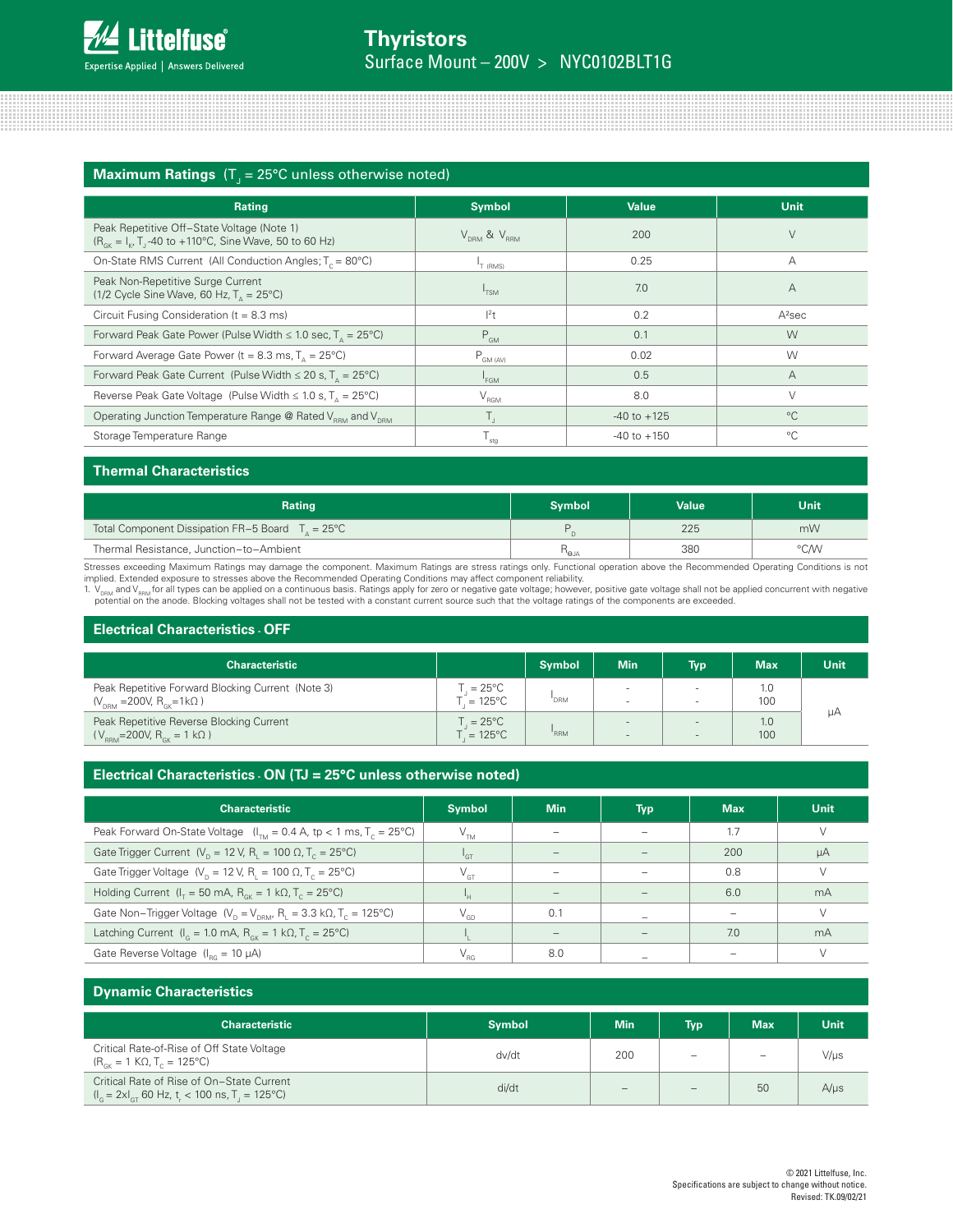

### **Voltage/Current Characteristics of SCR**

| Symbol                     | Parameter                                 |
|----------------------------|-------------------------------------------|
| $\rm V_{_{DRM}}$           | Peak Repetitive Forward Off State Voltage |
| <b>DRM</b>                 | Peak Forward Blocking Current             |
| $V_{_{\rm RRM}}$           | Peak Repetitive Reverse Off State Voltage |
| <b>RRM</b>                 | Peak Reverse Blocking Current             |
| $\mathsf{V}_{\mathsf{TM}}$ | Maximum On State Voltage                  |
|                            | <b>Holding Current</b>                    |













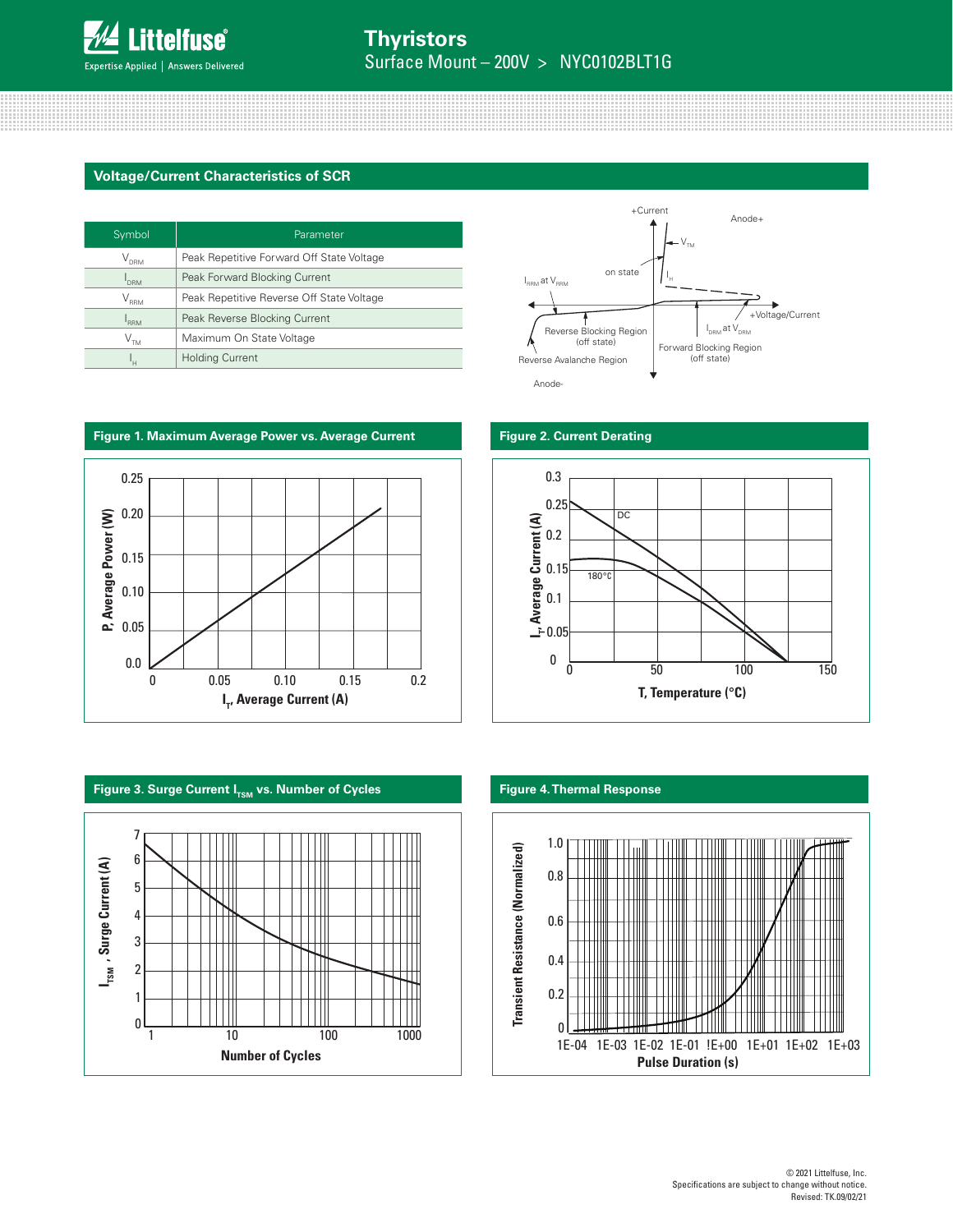







### Figure 5. On–State Characteristics Figure 6. Gate Trigger Current vs. T<sub>J</sub> (Normalized to 25 C)



### **Figure 7. Gate Trigger Current vs. R<sub>GK</sub> <b>Figure 8. Holding and Latching Current vs. R<sub>GK</sub>**



### **Figure 9. dV/dt vs. R<sub>GK</sub> CONSERVERTIES IN A SERVICE OF THE RESERVERTIES IN A SERVICE OF THE RESERVERTIES OF THE RESERVERTIES OF THE RESERVERTIES OF THE RESERVERTIES OF THE RESERVERTIES OF THE RESERVERTIES OF THE RESERVER**